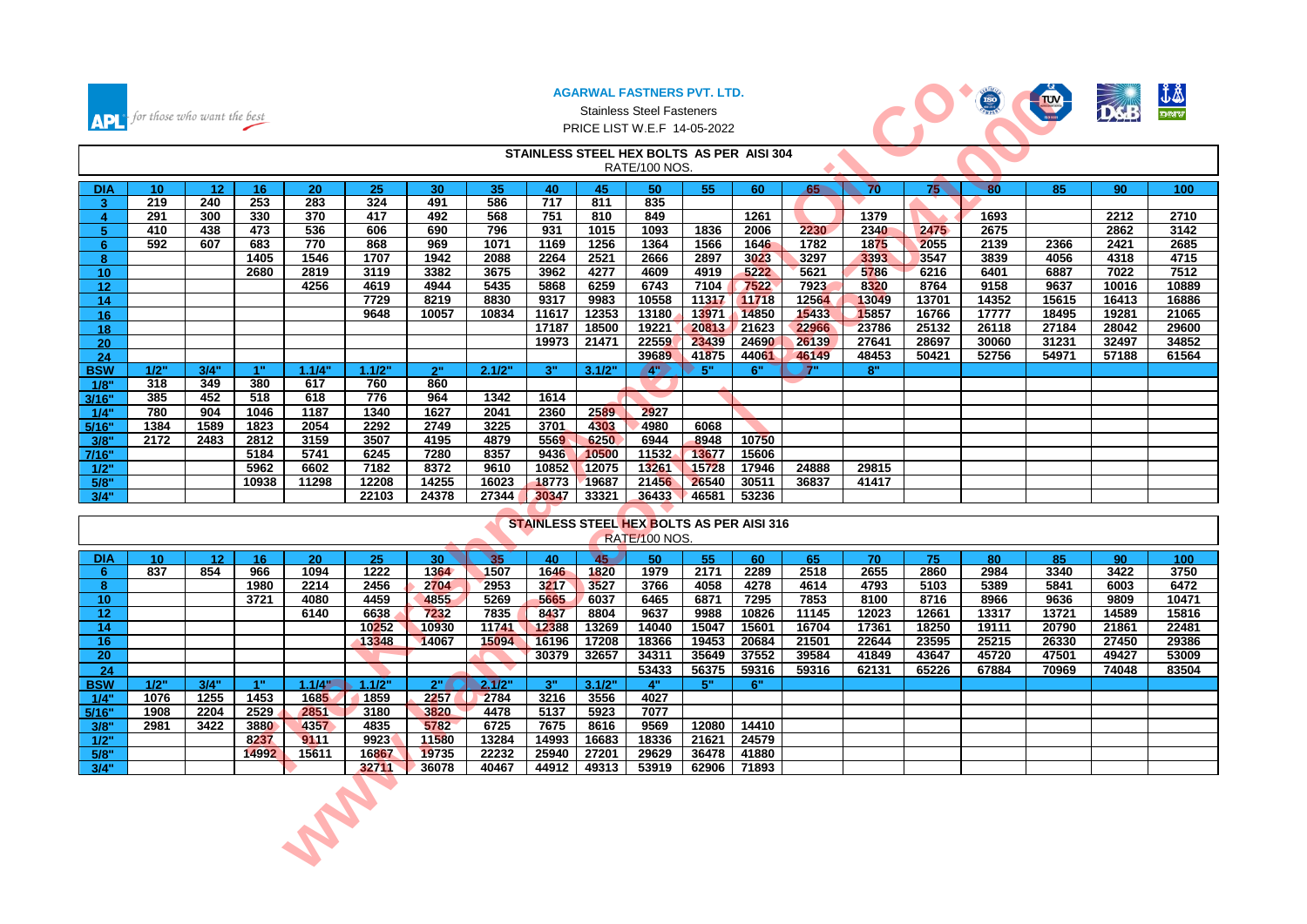



## Stainless Steel Fasteners PRICE LIST W.E.F 14-05-2022

| <b>APL</b>      | - for those who want the best |             |              |             |                               |             |             | PRICE LIST W.E.F 14-05-2022 | <b>AGARWAL FASTNERS PVT. LTD.</b><br><b>Stainless Steel Fasteners</b> |                                                                |  |  |  |
|-----------------|-------------------------------|-------------|--------------|-------------|-------------------------------|-------------|-------------|-----------------------------|-----------------------------------------------------------------------|----------------------------------------------------------------|--|--|--|
|                 |                               |             |              |             |                               |             |             | RATE/100 NOS.               |                                                                       | STAINLESS STEEL HEX BOLTS AS PER AISI 304 LONG LENGTH          |  |  |  |
|                 |                               |             |              |             |                               |             |             |                             |                                                                       |                                                                |  |  |  |
| <b>DIA</b><br>8 | 110<br>5211                   | 120<br>5590 | 125<br>5775  | 130<br>6042 | 140<br>6527                   | 150<br>6931 | 160         | 170                         | 180                                                                   | 200                                                            |  |  |  |
| 10              | 8439                          | 9182        | 9533         | 9810        | 10426                         | 11414       | 13746       |                             |                                                                       |                                                                |  |  |  |
| 12              | 11963                         | 12944       | 13549        | 14188       | 14985                         | 16080       | 17079       |                             | 25751                                                                 | 30506                                                          |  |  |  |
| 16              | 22896                         | 24612       | 25420        | 26199       | 27720                         | 29792       | 31800       | 35387                       | 38417                                                                 | 41760                                                          |  |  |  |
| 20              | 39130                         | 41584       | 42857        | 44366       | 47015                         | 49802       | 52066       | 56035                       | 61200                                                                 |                                                                |  |  |  |
| 24              | 66717                         | 71703       | 74340        | 76975       | 81594                         | 86213       | 91642       | 96529                       | 101416                                                                | 111984                                                         |  |  |  |
|                 |                               |             |              |             |                               |             |             |                             |                                                                       |                                                                |  |  |  |
|                 |                               |             |              |             |                               |             |             |                             |                                                                       | STAINLESS STEEL HEX BOLTS AS PER AISI 316 LONG LENGTH          |  |  |  |
|                 |                               |             |              |             |                               |             |             | RATE PER 100 NOS            |                                                                       |                                                                |  |  |  |
|                 |                               |             |              |             |                               |             |             |                             |                                                                       |                                                                |  |  |  |
| <b>DIA</b>      | 110                           | 120         | 125          | 130         | 140                           | 150         | 160         | $170 -$                     | 180                                                                   | <b>200</b>                                                     |  |  |  |
| 8               | 7101                          | 7608        | 7844         | 8182        | 8804                          | 9356        |             |                             |                                                                       | ÷                                                              |  |  |  |
| 10              | 11604                         | 12526       | 12961        | 13363       | 14098                         | 14906       | 16310       |                             |                                                                       |                                                                |  |  |  |
| 12 <sub>2</sub> | 16543                         | 17867       | 18647        | 19442       | 20564                         | 21988       | 23272       | 30291                       | 32765                                                                 | 38520                                                          |  |  |  |
| 16              | 32034                         | 34310       | 35424        | 36529       | 38520                         | 41382       | 43985       | 48230                       | 51994                                                                 | 56382                                                          |  |  |  |
| 20              | 58584                         | 62257       | 64163        | 67056       | 71060                         | 75273       | 80182       | 85148                       | 89018                                                                 |                                                                |  |  |  |
| 24              | 90130                         | 96140       | 99864        | 103586      | 109586                        | 115588      | 121516      | 128059                      | 134606                                                                | 147027                                                         |  |  |  |
|                 |                               |             |              |             |                               |             |             |                             |                                                                       | STAINLESS STEEL ALLEN CAP SCREW AS PER AISI A2 304 LONG LENGTH |  |  |  |
|                 |                               |             |              |             |                               |             |             | RATE PER 100 NOS            |                                                                       |                                                                |  |  |  |
|                 |                               |             |              |             |                               |             |             |                             |                                                                       |                                                                |  |  |  |
| <b>DIA</b>      | 110                           | 120         | 125          | 130         | 140 <sup>4</sup><br>$\bullet$ | 150         | $160^\circ$ | 170                         | 180                                                                   | 200                                                            |  |  |  |
| 8               | 8379                          | 9546        | 10677        | 11588       |                               |             |             |                             |                                                                       |                                                                |  |  |  |
| 10 <sup>°</sup> | 13805                         | 14954       | 15795        | 16536       |                               | 21232       |             |                             |                                                                       |                                                                |  |  |  |
| 12              | 17249                         | 19289       | 20378        | 20729       | 22135                         | 23067       |             |                             |                                                                       |                                                                |  |  |  |
| 16              | 37807                         | 40833       | 42798        |             |                               | 50118       |             |                             |                                                                       |                                                                |  |  |  |
| 20              |                               |             |              |             |                               |             |             |                             |                                                                       |                                                                |  |  |  |
|                 |                               |             | <b>CABBY</b> |             |                               |             |             |                             |                                                                       |                                                                |  |  |  |

### **STAINLESS STEEL HEX BOLTS AS PER AISI 316 LONG LENGTH**

| DIA            | 110   | 120   | 125   | 130'   | 40     | 150    | 160    | 170    | 180    | 200    |  |  |  |
|----------------|-------|-------|-------|--------|--------|--------|--------|--------|--------|--------|--|--|--|
|                | 7101  | 7608  | 7844  | 8182   | 8804   | 9356   |        |        |        |        |  |  |  |
| 10             | 11604 | 12526 | 12961 | 13363  | 14098  | 14906  | 16310  |        |        |        |  |  |  |
| $\sim$<br>1 Z. | 16543 | 17867 | 18647 | 19442  | 20564  | 21988  | 23272  | 30291  | 32765  | 38520  |  |  |  |
| 16             | 32034 | 34310 | 35424 | 36529  | 38520  | 41382  | 43985  | 48230  | 51994  | 56382  |  |  |  |
| 20             | 58584 | 62257 | 64163 | 67056  | 71060  | 75273  | 80182  | 85148  | 89018  |        |  |  |  |
| 24             | 90130 | 96140 | 99864 | 103586 | 109586 | 115588 | 121516 | 128059 | 134606 | 147027 |  |  |  |

|            |       |       |       |       |            |       |     |                  |     | STAINLESS STEEL ALLEN CAP SCREW AS PER AISI A2 304 LONG LENGTH |  |  |  |
|------------|-------|-------|-------|-------|------------|-------|-----|------------------|-----|----------------------------------------------------------------|--|--|--|
|            |       |       |       |       |            |       |     | RATE PER 100 NOS |     |                                                                |  |  |  |
|            |       |       |       |       |            |       |     |                  |     |                                                                |  |  |  |
| <b>DIA</b> | 110   | 120   | 125   | 130   | <b>40.</b> | 150   | -60 | 170              | 180 | 200                                                            |  |  |  |
| - 63<br>ō  | 8379  | 9546  | 10677 | 11588 |            |       |     |                  |     |                                                                |  |  |  |
| 10         | 13805 | 14954 | 15795 | 16536 |            | 21232 |     |                  |     |                                                                |  |  |  |
| 12         | 17249 | 19289 | 20378 | 20729 | 22135      | 23067 |     |                  |     |                                                                |  |  |  |
| 16         | 37807 | 40833 | 42798 |       |            | 50118 |     |                  |     |                                                                |  |  |  |
| 20         |       |       |       |       |            |       |     |                  |     |                                                                |  |  |  |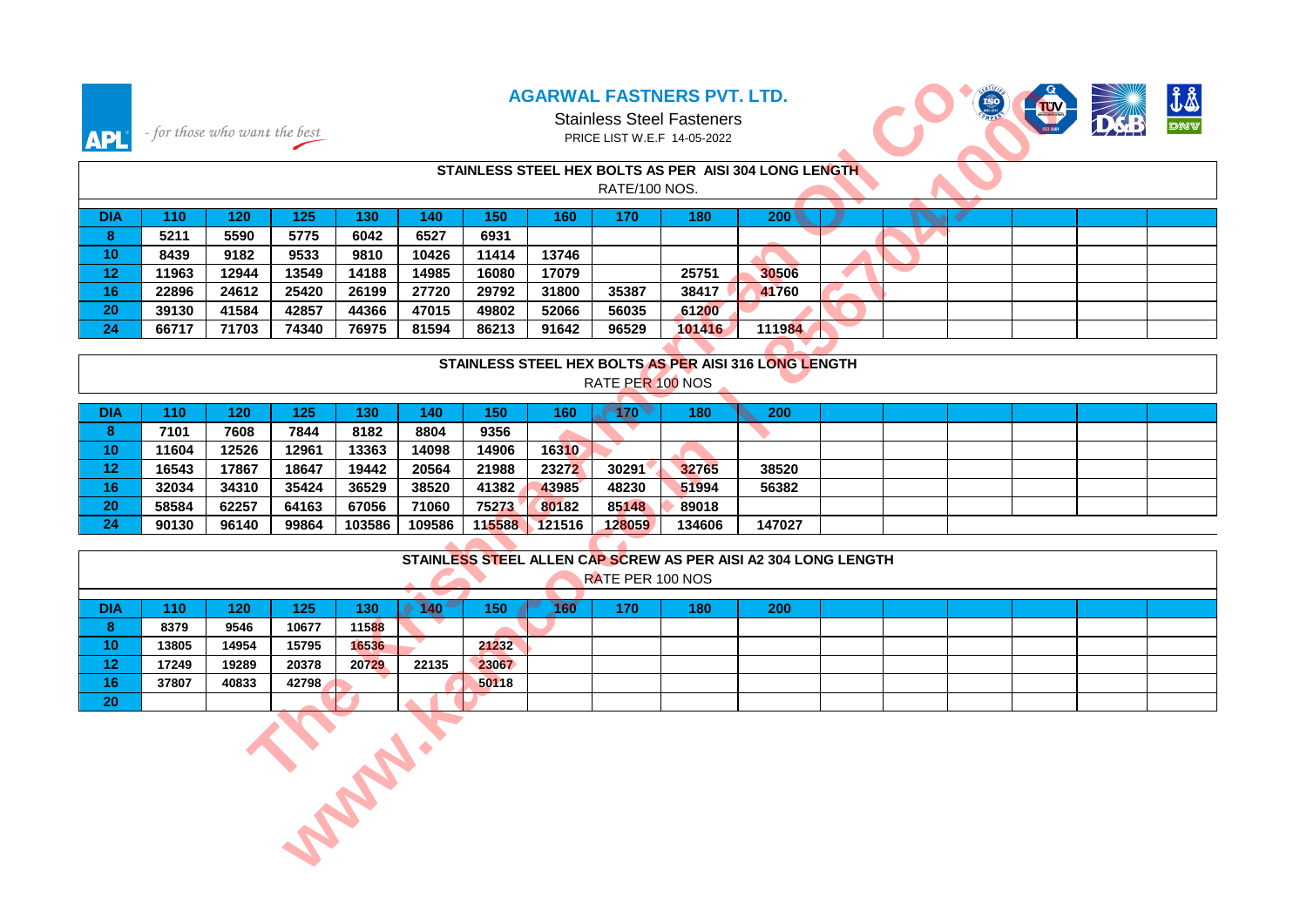



- for those who want the best

╱

**API** 

| <u>a te</u>     |                |                |      |                 |                  |                  |                 |        |              |                                                                       |                 |       |              |       |       |       |       |    |                  |
|-----------------|----------------|----------------|------|-----------------|------------------|------------------|-----------------|--------|--------------|-----------------------------------------------------------------------|-----------------|-------|--------------|-------|-------|-------|-------|----|------------------|
|                 |                |                |      |                 |                  |                  |                 |        |              | STAINLESS STEEL CSK SLOTTED MACHINE SCREW A2 304                      |                 |       |              |       |       |       |       |    |                  |
|                 |                |                |      |                 |                  |                  |                 |        |              | RATE/100 NOS.                                                         |                 |       |              |       |       |       |       |    |                  |
| <b>DIA</b>      |                | $\overline{4}$ |      | 6 <sup>°</sup>  | 8                | 10 <sup>°</sup>  | 12 <sub>2</sub> | 16     | 20           | 25                                                                    | 30 <sup>°</sup> | 35    | $40^{\circ}$ | 50    | 60    | 70    | 80    | 90 | 100 <sub>1</sub> |
| $\overline{2}$  |                | 261            |      | 237             | 252              | 261              | 272             | 281    | 297          |                                                                       |                 |       |              |       |       |       |       |    |                  |
| 2.5             |                | 272            |      | 232             | 256              | 266              | 281             | 290    | 300          |                                                                       |                 |       |              |       |       |       |       |    |                  |
| 3 <sup>2</sup>  |                |                |      | 211             | 205              | 219              | 262             | 286    | 379          | 445                                                                   | 676             |       |              | 1654  |       |       |       |    |                  |
| $\overline{4}$  |                |                |      | 278             | 280              | 322              | 337             | 414    | 498          | 584                                                                   | 717             | 782   | 964          | 1324  |       |       |       |    |                  |
| 5 <sup>5</sup>  |                |                |      | 379             | 413              | 446              | 497             | 603    | 728          | 853                                                                   | 1002            | 1160  | 1293         | 1513  |       |       |       |    |                  |
| 6               |                |                |      |                 |                  | 685              | 735             | 812    | 990          | 1145                                                                  | 1350            | 1549  | 1749         | 2173  | 2670  | 3095  | 3413  |    |                  |
| 8               |                |                |      |                 |                  |                  |                 | 1617   | 1908         | 2283                                                                  | 2647            | 3025  | 3425         | 4160  | 4753  | 5416  | 6295  |    |                  |
| 10 <sup>°</sup> |                |                |      |                 |                  |                  |                 |        | 3147         | 3757                                                                  | 4312            | 4956  | 5546         | 6655  | 7765  | 9705  | 11092 |    |                  |
| 12              |                |                |      |                 |                  |                  |                 |        | 6829         | 7247                                                                  | 8067            | 8629  | 9965         | 11950 | 13519 | 14227 | 16818 |    |                  |
| <b>BSW</b>      |                | 1/4"           | 3/8" | 1/2"            | 3/4"             | 1"               | 1.1/4"          | 1.1/2" | 2"           | 2.1/2"                                                                | 3"              | 3.1/2 | 4"           |       |       |       |       |    |                  |
| 1/8"            |                | 241            | 268  | 309             | 365              | 485              | 786             | 1001   | 1520         |                                                                       |                 |       |              |       |       |       |       |    |                  |
| 5/32"           |                | 300            | 352  | 404             | 509              | 631              | 729             | 977    | 1267         |                                                                       |                 |       |              |       |       |       |       |    |                  |
| 3/16"           |                |                | 426  | 485             | 629              | 844              | 1061            | 1228   | 1531         |                                                                       |                 |       |              |       |       |       |       |    |                  |
| 1/4"            |                |                | 777  | 947             | 1133             | 1355             | 1659            | 1876   | 2484         | 3261                                                                  | 3841            |       |              |       |       |       |       |    |                  |
| 5/16"           |                |                |      | 2250            | 2664             | 3026             | 3648            | 4125   | 5280         | 6423                                                                  | 7624            |       |              |       |       |       |       |    |                  |
| 3/8"            |                |                |      | 3968            | 3900             | 4410             | 5467            | 5959   | 7474         | 8903                                                                  | 11504           |       |              |       |       |       |       |    |                  |
| 1/2"            |                |                |      |                 |                  |                  |                 |        |              |                                                                       |                 |       |              |       |       |       |       |    |                  |
|                 |                |                |      |                 |                  | 8469             | 10369           | 11823  | 14538        | 17263                                                                 | 19546           | 22668 | 25903        |       |       |       |       |    |                  |
|                 |                |                |      |                 |                  |                  |                 |        |              |                                                                       |                 |       |              |       |       |       |       |    |                  |
|                 |                |                |      |                 |                  |                  |                 |        |              | STAINLESS STEEL PAN HEAD / CH HD / RD HD MACHINE SCREW SLOTTED A2 304 |                 |       |              |       |       |       |       |    |                  |
|                 |                |                |      |                 |                  |                  |                 |        |              | RATE/100 NOS.                                                         |                 |       |              |       |       |       |       |    |                  |
| <b>DIA</b>      | $\overline{4}$ | 6              | 8    | 10 <sup>°</sup> | 12               | 16 <sup>1</sup>  | $-20$           | 25     | $30^{\circ}$ | 35                                                                    | 40              | 50    | 60           | 70    | 80    | 90    | 100   |    |                  |
| $\overline{2}$  | 212            | 222            | 227  | 237             | 252              | 266              | 281             |        |              |                                                                       |                 |       |              |       |       |       |       |    |                  |
| 2.5             | 237            | 217            | 232  | 261             | 276              | <b>290</b>       | 300             |        |              |                                                                       |                 |       |              |       |       |       |       |    |                  |
| 3 <sup>°</sup>  |                | 245            | 237  | 254             | 278              | 319              | 368             | 475    | 710          | 921                                                                   | 893             | 1291  |              |       |       |       |       |    |                  |
| 4               |                | 338            | 346  | 364             | 394              | 478              | 560             | 669    | 784          | 866                                                                   | 1021            | 1284  |              |       |       |       |       |    |                  |
| 5 <sub>5</sub>  |                | 513            | 530  | 563             | 629              | 738              | 846             | 1002   | 1119         | 1267                                                                  | 1410            | 1662  |              |       |       |       |       |    |                  |
| 6 <sup>1</sup>  |                |                |      | 883             | 930 <sub>1</sub> | 1091             | 1205            | 1442   | 1618         | 1860                                                                  | 2070            | 2478  | 2967         | 3374  | 3829  | 3972  | 4477  |    |                  |
| 8               |                |                |      |                 |                  | 1689             | 1852            | 2212   | 2397         | 2687                                                                  | 3088            | 3532  | 5746         | 6389  | 6998  | 7841  | 8794  |    |                  |
| 10 <sup>°</sup> |                |                |      |                 |                  | 3358             | 3645            | 3973   | 4213         | 4577                                                                  | 4984            | 5871  | 10301        | 11950 | 13233 | 14701 | 15654 |    |                  |
|                 |                |                |      |                 |                  |                  |                 |        |              |                                                                       |                 |       |              |       |       |       |       |    |                  |
| <b>BSW</b>      |                | 1/4"           | 3/8" | 1/2             | 3/4"             | <b>TP</b>        | 1.1/4"          | 1.1/2" | 2"           | 2.1/2"                                                                | 3"              |       |              |       |       |       |       |    |                  |
| 1/8"            |                | 265            | 289  | 321             | 390              | 498              | 796             | 1013   | 1530         |                                                                       |                 |       |              |       |       |       |       |    |                  |
| 5/32"           |                | 350            | 394  | 440             | 548              | 641              | 751             | 1018   | 1293         |                                                                       |                 |       |              |       |       |       |       |    |                  |
| 3/16"           |                | 435            | 534  | 617             | 758              | $\overline{927}$ | 1095            | 1269   | 1590         |                                                                       |                 |       |              |       |       |       |       |    |                  |
| 1/4"            |                |                | 1025 | 1105            | 1350             | 1597             | 1905            | 2142   | 2738         | 3428                                                                  | 4008            |       |              |       |       |       |       |    |                  |
| 5/16"           |                |                |      | 2589            | 2973             | 3381             | 3841            | 4342   | 5621         | 6760                                                                  | 8027            |       |              |       |       |       |       |    |                  |
| 3/8"            |                |                |      | 4178            | 4558             | 5092             | 6334            | 6943   | 8531         | 10158                                                                 | 12631           |       |              |       |       |       |       |    |                  |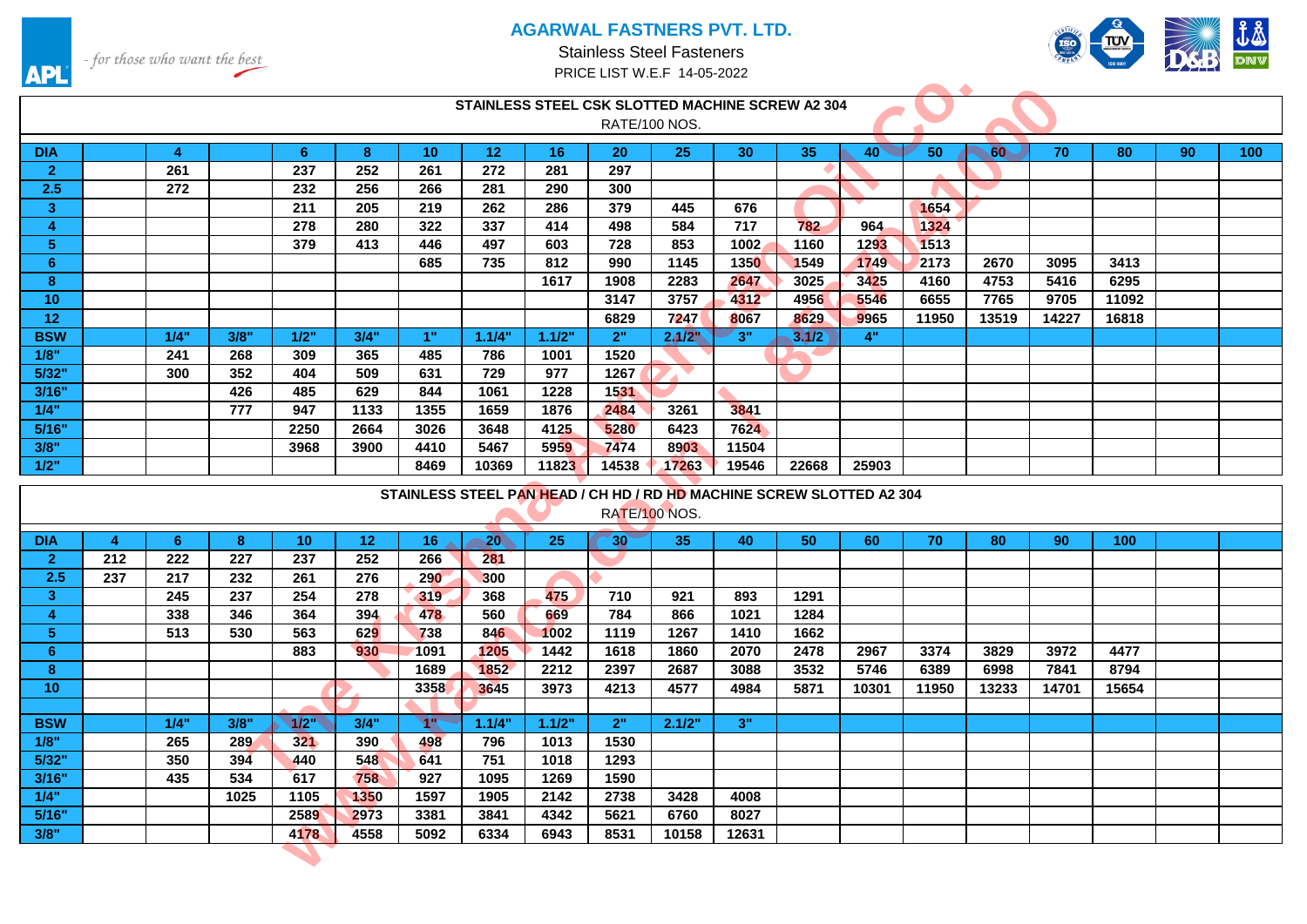| <b>APL</b>                   |                | - for those who want the best |                 |                 |                   |                 |                                        |              | <b>AGARWAL FASTNERS PVT. LTD.</b><br><b>Stainless Steel Fasteners</b><br>PRICE LIST W.E.F 14-05-2022<br>STAINLESS STEEL CSK ALLEN SCREW A2 304 |              |              |              |              |                  | <b>ISO</b>   |              |  |
|------------------------------|----------------|-------------------------------|-----------------|-----------------|-------------------|-----------------|----------------------------------------|--------------|------------------------------------------------------------------------------------------------------------------------------------------------|--------------|--------------|--------------|--------------|------------------|--------------|--------------|--|
|                              |                |                               |                 |                 |                   |                 |                                        |              | RATE/100 NOS.                                                                                                                                  |              |              |              |              |                  |              |              |  |
| <b>DIA</b>                   | 6              | 8                             | 10 <sup>°</sup> | 12 <sub>2</sub> | 16                | 20              | 25                                     | 30           | 35                                                                                                                                             | 40           | 50           | 60           | 70.          | 80               | $90^{\circ}$ | 100          |  |
| 3 <sup>2</sup>               |                | 146                           | 161             | 185             | 223               | 297             | 396                                    |              |                                                                                                                                                |              |              |              |              | $\blacktriangle$ |              |              |  |
| $\overline{4}$               |                | 239                           | 255             | 283             | 345               | 373             | 476                                    | 539          | 594                                                                                                                                            | 684          |              |              |              |                  |              |              |  |
| 5 <sup>1</sup>               |                | 334                           | 378             | 412             | 462               | 540             | 648                                    | 767          | 868                                                                                                                                            | 968          | 1233         |              |              |                  |              |              |  |
| 6 <sup>1</sup><br>8          |                |                               | 532             | 587             | 670<br>1564       | 788<br>1642     | 933<br>1862                            | 1096<br>2102 | 1243<br>2330                                                                                                                                   | 1509<br>2567 | 1683<br>3251 | 1971<br>4001 | 2484<br>4409 | 3124<br>4808     | 3578<br>5333 | 4259<br>6053 |  |
| 10 <sub>1</sub>              |                |                               |                 |                 |                   | 2918            | 3346                                   | 3722         | 3942                                                                                                                                           | 4500         | 5356         | 6053         | 6977         | 7633             | 8544         | 9571         |  |
| 12 <sub>2</sub>              |                |                               |                 |                 |                   |                 | 6476                                   | 7010         | 7751                                                                                                                                           | 8038         | 9350         | 10612        | 11980        | 12950            | 14379        | 15932        |  |
|                              |                |                               |                 |                 |                   |                 |                                        |              |                                                                                                                                                |              |              |              |              |                  |              |              |  |
|                              |                |                               |                 |                 |                   |                 |                                        |              | STAINLESS STEEL BUTTON HD SCREW A2 304<br>RATE/100 NOS.                                                                                        |              |              |              |              |                  |              |              |  |
|                              |                |                               |                 |                 |                   |                 |                                        |              |                                                                                                                                                |              |              |              |              |                  |              |              |  |
| <b>DIA</b><br>3 <sup>°</sup> | 8 <sup>°</sup> | 10 <sup>°</sup><br>180        | 12<br>204       | 16              | 20                | 25<br>354       | 30 <sup>°</sup>                        | 35           | 40                                                                                                                                             | 50           | 60           |              |              |                  |              |              |  |
| 4                            | 177<br>239     | 240                           | 283             | 258<br>337      | 311<br>395        | 468             | 573                                    | 666          | 801                                                                                                                                            |              |              |              |              |                  |              |              |  |
| $\sqrt{5}$                   | 357            | 432                           | 446             | 544             | 617               | 705             | 810                                    | 943          | 1040                                                                                                                                           |              |              |              |              |                  |              |              |  |
| 6                            |                | 528                           | 561             | 667             | 788               | 943             | 1093                                   | 1261         | 1416                                                                                                                                           | 1913         |              |              |              |                  |              |              |  |
| 8                            |                |                               |                 | 1458            | 1592              | 1884            | 2196                                   | 2432         | 2808                                                                                                                                           | 3221         | 3712         |              |              |                  |              |              |  |
| 10 <sup>°</sup>              |                |                               |                 |                 | 2968              | 3316            | 3870                                   | 4309         | 4517                                                                                                                                           | 5186         | 6193         |              |              |                  |              |              |  |
|                              |                |                               |                 |                 |                   |                 |                                        |              |                                                                                                                                                |              |              |              |              |                  |              |              |  |
|                              |                |                               |                 |                 |                   |                 | STAINLESS STEEL THREADED ROD ONE METER |              |                                                                                                                                                |              |              |              |              |                  |              |              |  |
|                              |                |                               |                 |                 |                   |                 |                                        |              | RATE/100 NOS.                                                                                                                                  |              |              |              |              |                  |              |              |  |
|                              |                |                               |                 |                 |                   | <b>SIZE</b>     |                                        |              | 304                                                                                                                                            |              |              | 316          |              |                  |              |              |  |
|                              |                |                               |                 |                 |                   | <b>M6</b>       | v                                      |              | 20803                                                                                                                                          |              |              | 28191        |              |                  |              |              |  |
|                              |                |                               |                 |                 |                   | $M$ 8           |                                        |              | 35676                                                                                                                                          |              |              | 48988        |              |                  |              |              |  |
|                              |                |                               |                 |                 |                   | $M$ 10          |                                        |              | 55833                                                                                                                                          |              |              | 76666        |              |                  |              |              |  |
|                              |                |                               |                 |                 |                   | M <sub>12</sub> |                                        |              | 81508                                                                                                                                          |              |              | 111922       |              |                  |              |              |  |
|                              |                |                               |                 |                 |                   |                 |                                        |              | 148690                                                                                                                                         |              |              | 204172       |              |                  |              |              |  |
|                              |                |                               |                 |                 |                   |                 |                                        |              | 232638                                                                                                                                         |              |              | 319444       |              |                  |              |              |  |
|                              |                |                               |                 |                 |                   |                 |                                        |              |                                                                                                                                                |              |              |              |              |                  |              |              |  |
|                              |                |                               |                 |                 |                   |                 |                                        |              |                                                                                                                                                |              |              |              |              |                  |              |              |  |
|                              |                |                               |                 |                 |                   |                 |                                        |              |                                                                                                                                                |              |              |              |              |                  |              |              |  |
|                              |                |                               |                 |                 |                   |                 |                                        |              |                                                                                                                                                |              |              |              |              |                  |              |              |  |
|                              |                |                               |                 |                 |                   |                 |                                        |              |                                                                                                                                                |              |              |              |              |                  |              |              |  |
|                              |                |                               |                 |                 |                   |                 |                                        |              |                                                                                                                                                |              |              |              |              |                  |              |              |  |
|                              |                |                               |                 |                 |                   |                 |                                        |              |                                                                                                                                                |              |              |              |              |                  |              |              |  |
|                              |                |                               |                 |                 | <b>Property R</b> |                 |                                        |              |                                                                                                                                                |              |              |              |              |                  |              |              |  |
|                              |                |                               |                 |                 |                   |                 |                                        |              |                                                                                                                                                |              |              |              |              |                  |              |              |  |
|                              |                |                               |                 |                 |                   |                 |                                        |              |                                                                                                                                                |              |              |              |              |                  |              |              |  |
|                              |                |                               |                 |                 |                   |                 |                                        |              |                                                                                                                                                |              |              |              |              |                  |              |              |  |
|                              |                |                               |                 |                 |                   |                 |                                        |              |                                                                                                                                                |              |              |              |              |                  |              |              |  |

|            |                                        |     |     |      |      |      |      | <u>ULAINLLUU UTLLE DUTTUITID UUNEN AL VUT</u> | <b>RATE/100 NOS.</b> |      |      |  |  |  |  |  |  |
|------------|----------------------------------------|-----|-----|------|------|------|------|-----------------------------------------------|----------------------|------|------|--|--|--|--|--|--|
| <b>DIA</b> |                                        |     |     |      | 20   | 25   | 30   | 35                                            |                      | 50   | 60   |  |  |  |  |  |  |
|            | 354<br>177<br>204<br>258<br>311<br>180 |     |     |      |      |      |      |                                               |                      |      |      |  |  |  |  |  |  |
|            | 239                                    | 240 | 283 | 337  | 395  | 468  | 573  | 666                                           | 801                  |      |      |  |  |  |  |  |  |
|            | 357                                    | 432 | 446 | 544  | 617  | 705  | 810  | 943                                           | 1040                 |      |      |  |  |  |  |  |  |
|            |                                        | 528 | 561 | 667  | 788  | 943  | 1093 | 1261                                          | 1416                 | 1913 |      |  |  |  |  |  |  |
|            |                                        |     |     | 1458 | 1592 | 1884 | 2196 | 2432                                          | 2808                 | 3221 | 3712 |  |  |  |  |  |  |
| 10         |                                        |     |     |      | 2968 | 3316 | 3870 | 4309                                          | 4517                 | 5186 | 6193 |  |  |  |  |  |  |

|      | STAINLESS STEEL THREADED ROD ONE METER |       |  |
|------|----------------------------------------|-------|--|
|      | RATE/100 NOS.                          |       |  |
|      |                                        |       |  |
| ---- |                                        |       |  |
| .    | 20803                                  | 2819' |  |

| <b>M</b> 6      | 20803  | 28191  |
|-----------------|--------|--------|
| M 8.            | 35676  | 48988  |
| M <sub>10</sub> | 55833  | 76666  |
| $M-12$          | 81508  | 111922 |
| M 16            | 148690 | 204172 |
| M 20            | 232638 | 319444 |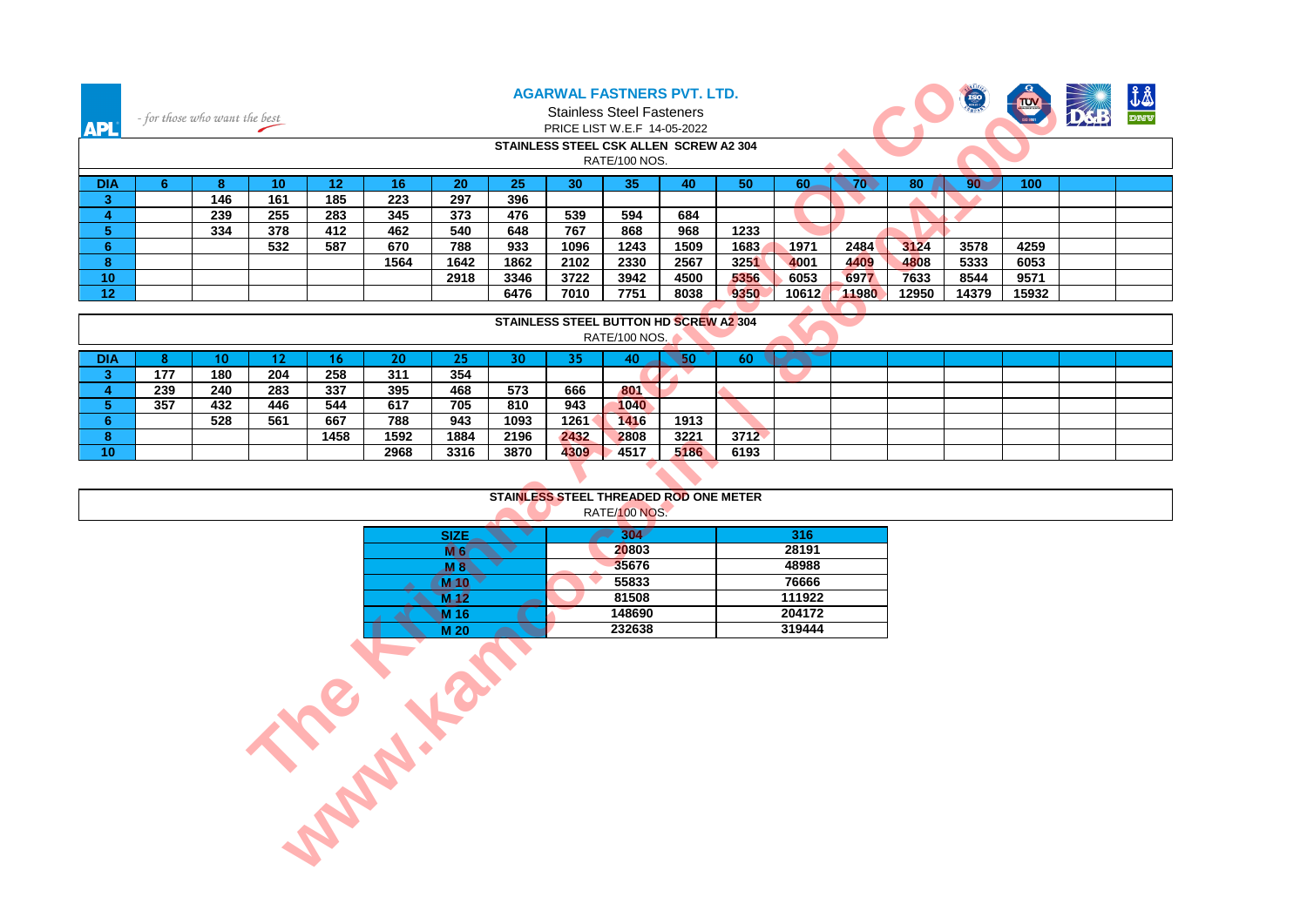

Stainless Steel Fasteners PRICE LIST W.E.F 14-05-2022



|                     |                |                |                |                 |                  |                 |                 |        | STAINLESS STEEL PAN PHILLIPS MACHINE SCREW A2 304 |               |                 |                 |       |      |                 |       |       |       |       |
|---------------------|----------------|----------------|----------------|-----------------|------------------|-----------------|-----------------|--------|---------------------------------------------------|---------------|-----------------|-----------------|-------|------|-----------------|-------|-------|-------|-------|
|                     |                |                |                |                 |                  |                 |                 |        |                                                   | RATE/100 NOS. |                 |                 |       |      |                 |       |       |       |       |
| <b>DIA</b>          | $\overline{4}$ | -6             | 8 <sup>°</sup> | 10 <sup>°</sup> | 12 <sub>2</sub>  | 16              | 20              | 25     | 30                                                | 35            | 40              | 50 <sub>2</sub> | 60    | 70   | 80 <sup>°</sup> | 90    | 100   |       |       |
| 2 <sup>1</sup>      | 126            | 122            | 122            | 126             | 131              | 156             | 184             |        |                                                   |               |                 |                 |       |      |                 |       |       |       |       |
| 2.5                 | 131            | 126            | 135            | 145             | 156              | 178             | 211             | 247    |                                                   |               |                 |                 |       |      |                 |       |       |       |       |
| 3 <sup>°</sup>      |                | 174            | 172            | 184             | 202              | 237             | 263             | 345    | 488                                               | 623           | 612             | 859             |       |      |                 |       |       |       |       |
| $\overline{4}$      |                | 257            | 267            | 281             | 308              | 371             | 430             | 516    | 601                                               | 662           | 771             | 955             |       |      |                 |       |       |       |       |
| 5 <sub>1</sub>      |                | 401            | 422            | 450             | 503              | 590             | 671             | 791    | 882                                               | 996           | 1109            | 1305            |       |      |                 |       |       |       |       |
| 6 <sup>°</sup>      |                |                |                | 678             | 719              | 851             | 935             | 1122   | 1250                                              | 1437          | 1593            | 1904            | 2261  | 2572 | 2903            | 3104  | 3476  |       |       |
| 8                   |                |                |                |                 |                  | 2040            | 2326            | 2479   | 2803                                              | 3061          | 3453            | 4084            | 4333  | 4840 | 5328            | 6015  | 6699  |       |       |
| 10 <sup>°</sup>     |                |                |                |                 |                  |                 | 3635            | 4095   | 4602                                              | 5111          | 5566            | 6492            | 7623  | 8696 | 9597            | 10639 | 11299 |       |       |
| <b>BSW</b>          |                | 1/4"           | 3/8"           | 1/2"            | 3/4"             | 1"              | 1.1/4"          | 1.1/2" | 2"                                                | 2.1/2"        | $3^{\circ}$     | ▲               |       |      |                 |       |       |       |       |
| 1/8"                |                | 177            | 198            | 221             | 275              | 350             | 533             | 669    | 989                                               |               |                 |                 |       |      |                 |       |       |       |       |
| 5/32"               |                | 247            | 282            | 319             | 404              | 474             | 557             | 736    | 925                                               |               |                 |                 |       |      |                 |       |       |       |       |
| 3/16"               |                | 331            | 398            | 462             | 573              | 698             | 822             | 951    | 1192                                              |               |                 |                 |       |      |                 |       |       |       |       |
| 1/4"                |                |                | 776            | 848             | 1043             | 1239            | 1467            | 1658   | 2104                                              | 2610          | 3047            |                 |       |      |                 |       |       |       |       |
| 5/16"               |                |                |                | 1844            | 2154             | 2472            | 2824            | 3198   | 4107                                              | 4945          | 5842            |                 |       |      |                 |       |       |       |       |
| 3/8"                |                |                |                | 2965            | 3319             | 3758            | 4586            | 5075   | 6244                                              | 7467          | 9070            |                 |       |      |                 |       |       |       |       |
|                     |                |                |                |                 |                  |                 |                 |        |                                                   |               |                 |                 |       |      |                 |       |       |       |       |
|                     |                |                |                |                 |                  |                 |                 |        | STAINLESS STEEL CSK PHILLIPS MACHINE SCREW A2 304 |               |                 |                 |       |      |                 |       |       |       |       |
|                     |                |                |                |                 |                  |                 |                 |        | RATE/100 NOS.                                     |               |                 |                 |       |      |                 |       |       |       |       |
|                     |                |                |                |                 |                  |                 |                 |        |                                                   |               |                 |                 |       |      |                 |       |       |       |       |
| <b>DIA</b>          |                | $\overline{4}$ |                | 6               | 8                | 10 <sup>°</sup> | 12 <sub>2</sub> | 7.16   | 20                                                | 25            | 30 <sub>2</sub> | 35              | 40    | 50   | 60              | 70    | 80    | 90    | 100   |
| 2 <sup>1</sup>      |                | 125            |                | 120             | 120              | 125             | 128             | 154    | 183                                               |               |                 |                 |       |      |                 |       |       |       |       |
| 2.5                 |                | 128            |                | 125             | $\overline{132}$ | 144             | 154             | 183    | 210                                               | 242           |                 |                 |       |      |                 |       |       |       |       |
| 3 <sup>°</sup>      |                |                |                | 145             | 144              | 155             | 189             | 208    | 280                                               | 319           | 459             | 593             |       |      |                 |       |       |       |       |
| $\overline{\bf{4}}$ |                |                |                | 203             | 208              | 244             | 255             | 316    | 378                                               | 442           | 543             | 590             | 722   | 991  |                 |       |       |       |       |
| 5 <sup>1</sup>      |                |                |                | 285             | 319              | 349             | 387             | 473    | 569                                               | 665           | 781             | 902             | 1006  | 1177 |                 |       |       |       |       |
| 6 <sup>°</sup>      |                |                |                |                 |                  | 523             | 565             | 632    | 774                                               | 952           | 1039            | 1207            | 1353  | 1687 | 2074            | 2397  | 2645  |       |       |
| $\bf{8}$            |                |                |                |                 |                  |                 |                 | 1593   | 1823                                              | 2079          | 2363            | 2637            | 2974  | 3652 | 4245            | 4848  | 5567  |       |       |
| 10                  |                |                |                |                 |                  |                 |                 |        | 2863                                              | 3267          | 3768            | 4247            | 4762  | 5769 | 6611            | 8004  | 8970  | 10213 | 11015 |
| 12                  |                |                |                |                 |                  |                 |                 |        | 4843                                              | 5195          | 5885            | 6337            | 7302  | 8758 | 9978            | 10506 | 12416 | 13851 | 15134 |
| <b>BSW</b>          |                | 1/4"           | 3/8"           | $1/2$ "         | $3/4$ "          | 1"              | 1.1/4"          | 1.1/2" | 2"                                                | 2.1/2"        | 3"              | 3.1/2           | 4"    |      |                 |       |       |       |       |
| 1/8"                |                | 157            | 180            | 212             | 254              | 339             | 525             | 661    | 984                                               |               |                 |                 |       |      |                 |       |       |       |       |
| 5/32"               |                | 207            | 247            | 289             | 373              | 467             | 540             | 704    | 907                                               |               |                 |                 |       |      |                 |       |       |       |       |
| 3/16"               |                | 260            | 310            | 354             | 468              | 633             | 799             | 922    | 1150                                              |               |                 |                 |       |      |                 |       |       |       |       |
| 1/4"                |                |                | 565            | 714             | 858              | 1034            | 1259            | 1432   | 1888                                              | 2481          | 2916            |                 |       |      |                 |       |       |       |       |
| 5/16"               |                |                |                | 1576            | 1913             | 2195            | 2684            | 3040   | 3852                                              | 4699          | 5552            |                 |       |      |                 |       |       |       |       |
| 3/8"                |                |                |                | 2818            | 2794             | 3211            | 3895            | 4287   | 5403                                              | 6469          | 8203            |                 |       |      |                 |       |       |       |       |
| $1/2$ "             |                |                |                |                 |                  | 6081            | 7407            | 8450   | 10415                                             | 12414         | 14176           | 16348           | 18616 |      |                 |       |       |       |       |
|                     |                |                |                |                 |                  |                 |                 |        |                                                   |               |                 |                 |       |      |                 |       |       |       |       |
|                     |                |                |                |                 |                  |                 |                 |        |                                                   |               |                 |                 |       |      |                 |       |       |       |       |
|                     |                |                |                |                 |                  |                 |                 |        |                                                   |               |                 |                 |       |      |                 |       |       |       |       |

|                 |      |      |      |      |                 |                 |             | STAINLESS STEEL CSK PHILLIPS MACHINE SCREW A2 304 |              |       |       |       |      |      |       |       |       |       |
|-----------------|------|------|------|------|-----------------|-----------------|-------------|---------------------------------------------------|--------------|-------|-------|-------|------|------|-------|-------|-------|-------|
|                 |      |      |      |      |                 |                 |             | RATE/100 NOS.                                     |              |       |       |       |      |      |       |       |       |       |
| <b>DIA</b>      |      |      | 6    | 8    | 10 <sup>°</sup> | 12 <sub>2</sub> | $\sqrt{16}$ | 20                                                | $25^{\circ}$ | 30    | 35    | 40    | 50   | 60   | 70    | 80    | 90    | 100   |
| $\overline{2}$  | 125  |      | 120  | 120  | 125             | 128             | 154         | 183                                               |              |       |       |       |      |      |       |       |       |       |
| 2.5             | 128  |      | 125  | 132  | 144             | 154             | 183         | 210                                               | 242          |       |       |       |      |      |       |       |       |       |
| 3               |      |      | 145  | 144  | 155             | 189             | 208         | 280                                               | 319          | 459   | 593   |       |      |      |       |       |       |       |
| 4               |      |      | 203  | 208  | 244             | 255             | 316         | 378                                               | 442          | 543   | 590   | 722   | 991  |      |       |       |       |       |
| 5               |      |      | 285  | 319  | 349             | 387             | 473         | 569                                               | 665          | 781   | 902   | 1006  | 1177 |      |       |       |       |       |
| 6               |      |      |      |      | 523             | 565             | 632         | 774                                               | 952          | 1039  | 1207  | 1353  | 1687 | 2074 | 2397  | 2645  |       |       |
| 8               |      |      |      |      |                 |                 | 1593        | 1823                                              | 2079         | 2363  | 2637  | 2974  | 3652 | 4245 | 4848  | 5567  |       |       |
| 10              |      |      |      |      |                 |                 |             | 2863                                              | 3267         | 3768  | 4247  | 4762  | 5769 | 6611 | 8004  | 8970  | 10213 | 11015 |
| 12 <sup>2</sup> |      |      |      |      |                 |                 |             | 4843                                              | 5195         | 5885  | 6337  | 7302  | 8758 | 9978 | 10506 | 12416 | 13851 | 15134 |
| <b>BSW</b>      | 1/4" | 3/8" | 1/2" | 3/4" | 1"              | 1.1/4           | 1.1/2"      | 2"                                                | 2.1/2"       | 3"    | 3.1/2 | 4"    |      |      |       |       |       |       |
| 1/8"            | 157  | 180  | 212  | 254  | 339             | 525             | 661         | 984                                               |              |       |       |       |      |      |       |       |       |       |
| 5/32"           | 207  | 247  | 289  | 373  | 467             | 540             | 704         | 907                                               |              |       |       |       |      |      |       |       |       |       |
| 3/16"           | 260  | 310  | 354  | 468  | 633             | 799             | 922         | 1150                                              |              |       |       |       |      |      |       |       |       |       |
| 1/4"            |      | 565  | 714  | 858  | 1034            | 1259            | 1432        | 1888                                              | 2481         | 2916  |       |       |      |      |       |       |       |       |
| 5/16"           |      |      | 1576 | 1913 | 2195            | 2684            | 3040        | 3852                                              | 4699         | 5552  |       |       |      |      |       |       |       |       |
| 3/8"            |      |      | 2818 | 2794 | 3211            | 3895            | 4287        | 5403                                              | 6469         | 8203  |       |       |      |      |       |       |       |       |
| 1/2"            |      |      |      |      | 6081            | 7407            | 8450        | 10415                                             | 12414        | 14176 | 16348 | 18616 |      |      |       |       |       |       |
|                 |      |      |      |      |                 |                 |             |                                                   |              |       |       |       |      |      |       |       |       |       |
|                 |      |      |      |      |                 |                 |             |                                                   |              |       |       |       |      |      |       |       |       |       |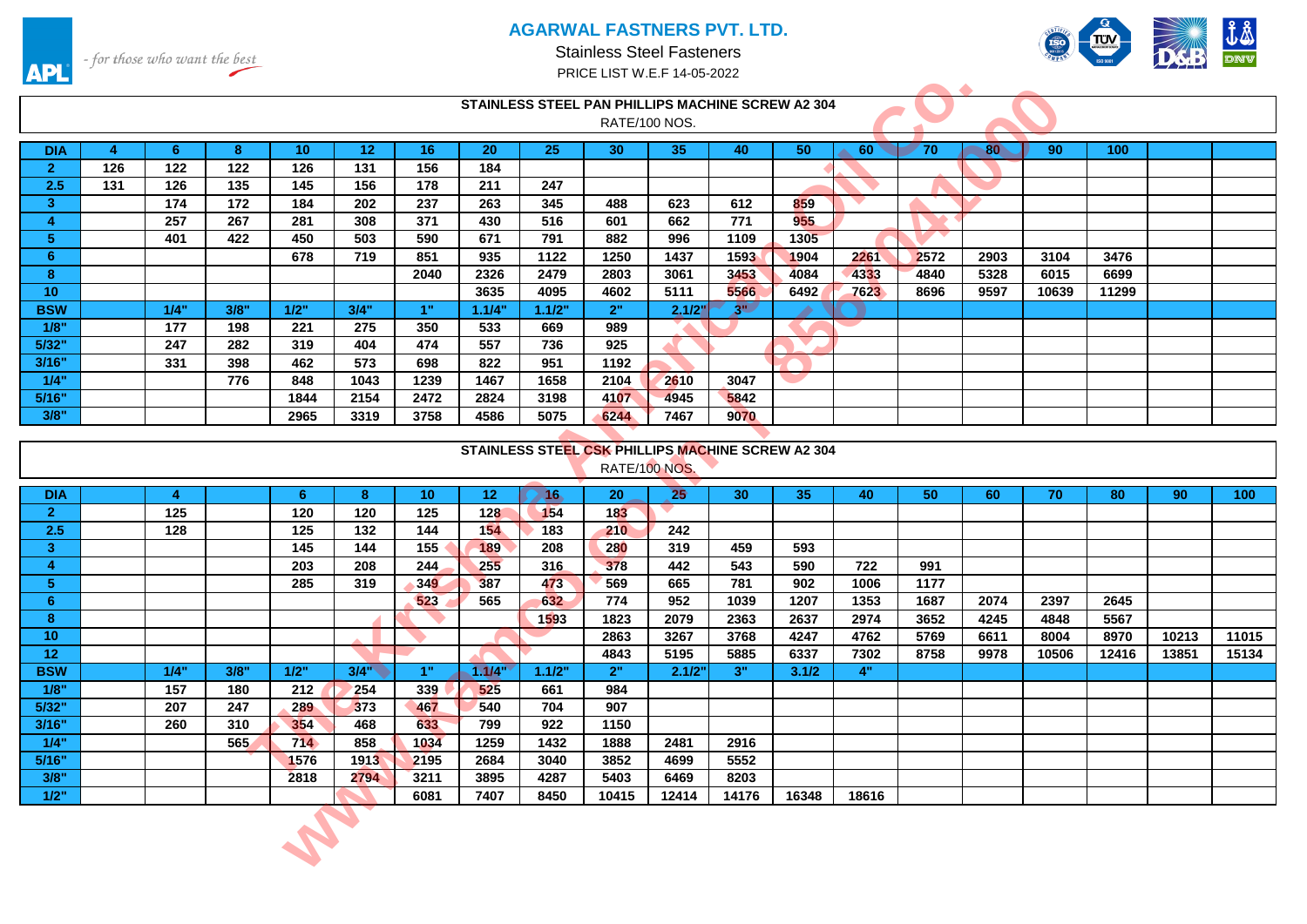

- for those who want the best

**APL** 

Stainless Steel Fasteners PRICE LIST W.E.F 14-05-2022

|                 | المستخلصة                                       |      |                 |                 |        |       |              |                 |                 |              |       |              |              |       |       |       |       |                  |  |
|-----------------|-------------------------------------------------|------|-----------------|-----------------|--------|-------|--------------|-----------------|-----------------|--------------|-------|--------------|--------------|-------|-------|-------|-------|------------------|--|
|                 | STAINLESS STEEL ALLEN CAP SCREW AS PER AISI 304 |      |                 |                 |        |       |              |                 |                 |              |       |              |              |       |       |       |       |                  |  |
|                 |                                                 |      |                 |                 |        |       |              |                 | RATE/100 NOS.   |              |       |              |              |       |       |       |       |                  |  |
| <b>DIA</b>      | 6                                               | 8    | 10 <sup>°</sup> | 12 <sub>1</sub> | 16     | 20    | 25           | 30 <sup>°</sup> | 35 <sub>1</sub> | 40           | 45    | 50           | $60^{\circ}$ | 70    | 75    | 80    | 90    | 100              |  |
| 3 <sup>2</sup>  | 398                                             | 392  | 404             | 416             | 468    | 520   | 603          | 771             |                 |              |       |              |              |       |       |       |       |                  |  |
| $\overline{4}$  | 517                                             | 495  | 469             | 484             | 560    | 634   | 685          | 836             | 941             | 1120         | 1158  | 1375         | 1425         | 2014  | 2635  | 3020  | 3580  | 4243             |  |
| 5 <sub>1</sub>  |                                                 | 528  | 643             | 685             | 769    | 859   | 981          | 1126            | 1285            | 1490         | 1649  | 1772         | 2648         | 3282  | 3634  | 4028  | 4549  | 5220             |  |
| 6 <sup>1</sup>  |                                                 |      | 901             | 933             | 1008   | 1096  | 1252         | 1396            | 1506            | 1742         | 1939  | 2009         | 2451         | 2841  | 3125  | 3504  | 3954  | 4565             |  |
| 8               |                                                 |      |                 | 2147            | 2037   | 2136  | 2367         | 2714            | 2959            | 3178         | 3456  | 3668         | 4340         | 4808  | 5500  | 5812  | 6640  | 7182             |  |
| 10 <sub>1</sub> |                                                 |      |                 |                 | 3923   | 3759  | 4248         | 4483            | 4989            | 5333         | 5705  | 6130         | 6912         | 7861  | 8299  | 8749  | 10769 | 11836            |  |
| 12 <sup>2</sup> |                                                 |      |                 |                 |        | 6887  | 6783         | 7004            | 7478            | 8089         | 8818  | 9307         | 10482        | 11187 | 12178 | 13110 | 14212 | 15587            |  |
| 14              |                                                 |      |                 |                 |        |       | 13342        | 13483           | 14100           | 14723        | 15793 | 16616        | 18373        | 20698 | 23372 | 23960 | 26740 | 29471            |  |
| 16              |                                                 |      |                 |                 |        |       |              | 15650           | 15048           | 16474        | 17841 | 18457        | 20661        | 22967 | 24356 | 25431 | 27919 | 30348            |  |
| 20              |                                                 |      |                 |                 |        |       |              |                 |                 | 30782        | 32128 | 34012        | 37805        | 41455 | 43640 | 45486 | 49162 | 53315            |  |
| <b>BSW</b>      | 1/2"                                            | 3/4" | 1"              | 1.1/4"          | 1.1/2" | 2"    | 2.1/2"       | 3"              | 3.1/2"          | $^{\circ}4"$ |       | <b>All P</b> |              |       |       |       |       |                  |  |
| 3/16"           | 886                                             | 930  | 1018            | 1144            | 1324   |       |              |                 |                 |              |       |              |              |       |       |       |       |                  |  |
| 1/4"            | 1206                                            | 1337 | 1500            | 1704            | 1951   | 2380  | 2984         | 3716            | 4483            | 5050         |       |              |              |       |       |       |       |                  |  |
| 5/16"           | 2116                                            | 2273 | 2377            | 2806            | 3091   | 3665  | 4663         | 5485            |                 |              |       |              |              |       |       |       |       |                  |  |
| 3/8"            |                                                 | 3341 | 3620            | 4084            | 4629   | 5654  | 6822         | 8169            | 9240            | 10112        |       |              |              |       |       |       |       |                  |  |
| 1/2"            |                                                 |      |                 | 8864            | 9734   | 10880 | 12468        | 14069           | 16835           | 19790        |       |              |              |       |       |       |       |                  |  |
| 5/8"            |                                                 |      |                 |                 | 17163  | 19850 | 23456        | 27476           | 31757           | 34195        |       |              |              |       |       |       |       |                  |  |
|                 |                                                 |      |                 |                 |        |       |              |                 |                 |              |       |              |              |       |       |       |       |                  |  |
|                 | STAINLESS STEEL ALLEN CAP SCREW AS PER AISI 316 |      |                 |                 |        |       |              |                 |                 |              |       |              |              |       |       |       |       |                  |  |
|                 |                                                 |      |                 |                 |        |       |              |                 |                 |              |       |              |              |       |       |       |       |                  |  |
|                 |                                                 |      |                 |                 |        |       |              |                 | RATE/100 NOS.   |              |       |              |              |       |       |       |       |                  |  |
| <b>DIA</b>      | 6                                               | 8    | 10 <sup>°</sup> | 12 <sup>°</sup> | 16     | 20    | $25^{\circ}$ | 30              | $35 -$          | 40           | 45    | 50           | 60           | 70    | 75    | 80    | 90    | 100 <sub>1</sub> |  |
| 3 <sup>2</sup>  | 432                                             | 449  | 460             | 472             | 541    | 602   | 707          |                 |                 |              |       |              |              |       |       |       |       |                  |  |
| $\overline{4}$  | 597                                             | 603  | 542             | 583             | 658    | 738   | 822          | 1028            | 1168            | 1352         |       |              |              |       |       |       |       |                  |  |
| 5 <sub>1</sub>  |                                                 |      | 767             | 812             | 921    | 1028  | 1182         | 1349            | 1568            | 1803         | 1994  | 2186         |              |       |       |       |       |                  |  |
| 6 <sup>1</sup>  |                                                 |      | 1130            | 1163            | 1296   | 1409  | 1552         | 1747            | 1904            | 2202         | 2428  | 2577         | 3131         | 3480  | 3805  | 4164  | 4807  | 5674             |  |
| 8               |                                                 |      |                 | 2670            | 2624   | 2765  | 3048         | 3502            | 3758            | 4045         | 4451  | 4662         | 5349         | 6184  | 6880  | 7350  | 8293  | 8907             |  |
| 10 <sup>°</sup> |                                                 |      |                 |                 |        | 4795  | 5446         | 5745            | 6250            | 6862         | 7315  | 7874         | 8880         | 10130 | 10656 | 11273 | 13934 | 15350            |  |
| 12 <sub>1</sub> |                                                 |      |                 |                 |        |       | 8584         | 8951            | 9613            | 10418        | 11384 | 11944        | 13487        | 14386 | 15616 | 16804 | 18204 | 19819            |  |
| 16 <sub>1</sub> |                                                 |      |                 |                 |        |       |              |                 | 19802           | 21724        | 23523 | 24347        | 27342        | 30059 | 31884 | 34802 | 38306 | 41460            |  |
| 20              |                                                 |      |                 |                 |        |       |              |                 |                 | 44197        | 46234 | 49232        | 54485        | 60076 | 62729 | 65490 | 70992 | 76523            |  |
|                 |                                                 |      |                 |                 |        |       |              |                 |                 |              |       |              |              |       |       |       |       |                  |  |
|                 |                                                 |      |                 |                 |        |       |              |                 |                 |              |       |              |              |       |       |       |       |                  |  |
|                 |                                                 |      |                 |                 |        |       |              |                 |                 |              |       |              |              |       |       |       |       |                  |  |
|                 |                                                 |      |                 |                 |        |       |              |                 |                 |              |       |              |              |       |       |       |       |                  |  |
|                 |                                                 |      |                 |                 |        |       |              |                 |                 |              |       |              |              |       |       |       |       |                  |  |
|                 |                                                 |      |                 |                 |        |       |              |                 |                 |              |       |              |              |       |       |       |       |                  |  |
|                 |                                                 |      |                 | <b>CABLES</b>   |        |       |              |                 |                 |              |       |              |              |       |       |       |       |                  |  |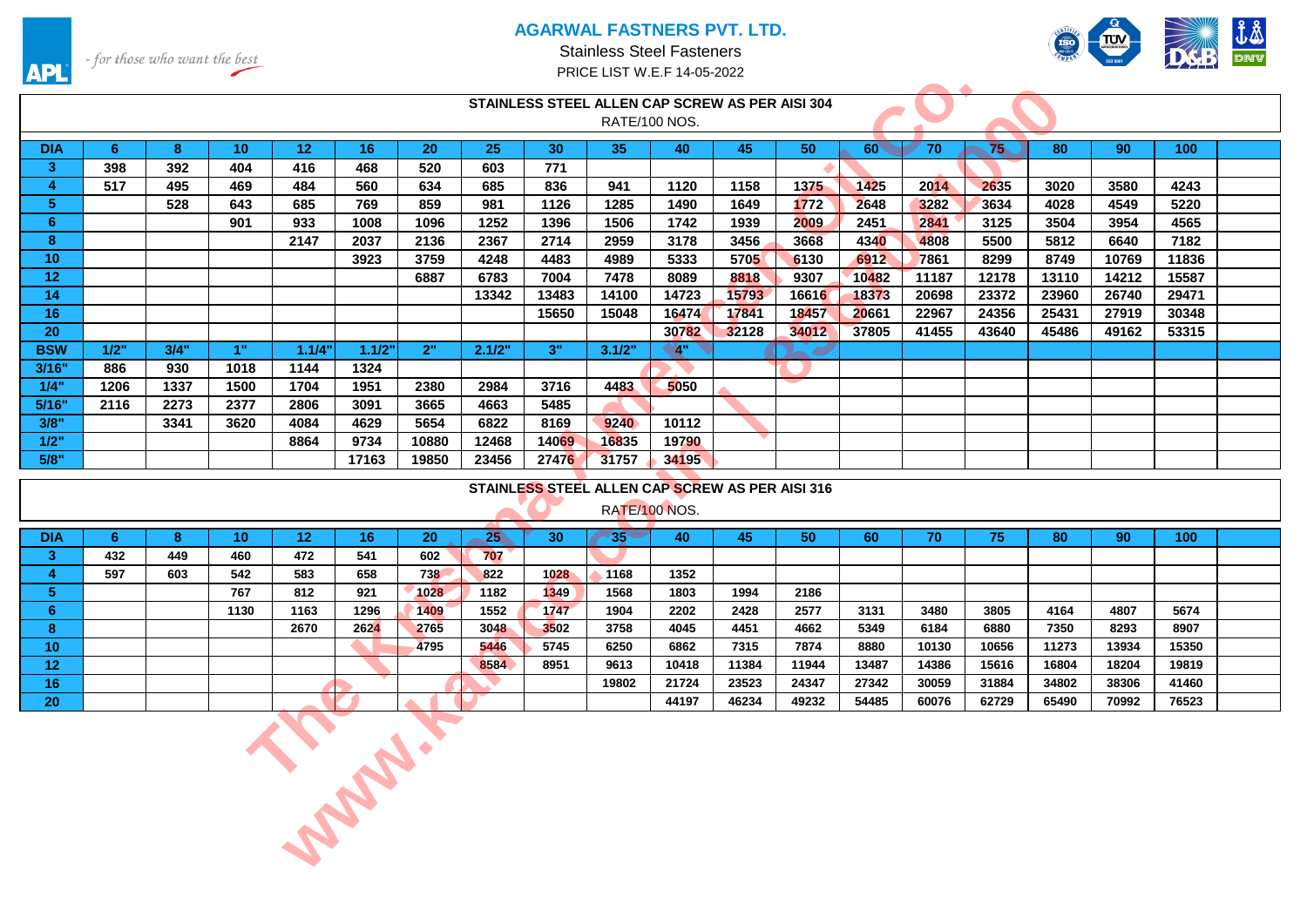#### **AGARWAL FASTNERS PVT. LTD.** Stainless Steel Fasteners



| <b>API</b>                           |                                                                                       | - for those who want the best |     | <b>AGARWAL FASTNERS PVT. LTD.</b><br><b>Stainless Steel Fasteners</b><br>PRICE LIST W.E.F 14-05-2022 |     |     |     |      |      |      |                 |  |  |  |  |  |
|--------------------------------------|---------------------------------------------------------------------------------------|-------------------------------|-----|------------------------------------------------------------------------------------------------------|-----|-----|-----|------|------|------|-----------------|--|--|--|--|--|
|                                      | STAINLESS STEEL CSK SLOTTED / CSK PHILLIPS SELF TAPPING SCREW A2 304<br>RATE/100 NOS. |                               |     |                                                                                                      |     |     |     |      |      |      |                 |  |  |  |  |  |
| <b>DIA</b>                           |                                                                                       |                               | 6.5 | 9.5                                                                                                  | 13  | 16  | 19  | 25   | 32   | 38   |                 |  |  |  |  |  |
|                                      |                                                                                       |                               |     |                                                                                                      |     |     |     |      |      |      |                 |  |  |  |  |  |
| #4                                   |                                                                                       |                               | 121 | 142                                                                                                  | 162 | 185 |     |      |      |      |                 |  |  |  |  |  |
| # 6                                  |                                                                                       |                               | 152 | 180                                                                                                  | 203 | 236 | 277 | 354  | 420  |      |                 |  |  |  |  |  |
| #8                                   |                                                                                       |                               |     | 241                                                                                                  | 280 | 311 | 356 | 451  | 553  | 646  |                 |  |  |  |  |  |
| #10                                  |                                                                                       |                               |     |                                                                                                      | 352 | 391 | 467 | 586  | 684  | 832  |                 |  |  |  |  |  |
| #12                                  |                                                                                       |                               |     |                                                                                                      | 526 | 609 | 689 | 864  | 1074 | 1243 |                 |  |  |  |  |  |
| #14                                  |                                                                                       |                               |     |                                                                                                      |     | 735 | 859 | 1078 | 1378 | 1586 |                 |  |  |  |  |  |
|                                      | STAINLESS STEEL PAN SLOTTED / PHILLIPS SELF TAPPING SCREW A2 304<br>RATE/100 NOS.     |                               |     |                                                                                                      |     |     |     |      |      |      |                 |  |  |  |  |  |
| <b>DIA</b>                           |                                                                                       |                               | 6.5 | 9.5                                                                                                  | 13  | 16  | 19  | 25   | 32   | 38   | 50 <sub>o</sub> |  |  |  |  |  |
|                                      |                                                                                       |                               |     |                                                                                                      |     |     |     |      |      |      |                 |  |  |  |  |  |
| # $4$                                |                                                                                       |                               | 147 | 162                                                                                                  | 173 | 197 | 249 |      |      |      |                 |  |  |  |  |  |
| # 6                                  |                                                                                       |                               | 196 | 210                                                                                                  | 232 | 269 | 320 | 388  | 455  |      |                 |  |  |  |  |  |
| #8                                   |                                                                                       |                               |     | 297                                                                                                  | 338 | 371 | 403 | 494  | 604  | 712  |                 |  |  |  |  |  |
| #10                                  |                                                                                       |                               |     |                                                                                                      | 453 | 490 | 550 | 670  | 791  | 920  | 1140            |  |  |  |  |  |
|                                      |                                                                                       |                               |     |                                                                                                      | 699 | 777 | 867 | 1019 | 1238 | 1427 |                 |  |  |  |  |  |
| #14                                  |                                                                                       |                               |     |                                                                                                      |     |     |     |      | 1608 | 1792 |                 |  |  |  |  |  |
| #12<br><b>Printing College River</b> |                                                                                       |                               |     |                                                                                                      |     |     |     |      |      |      |                 |  |  |  |  |  |

|            | STAINLESS STEEL PAN SLOTTED / PHILLIPS SELF TAPPING SCREW A2 304<br>RATE/100 NOS. |  |     |     |           |      |      |      |             |      |      |  |  |  |  |
|------------|-----------------------------------------------------------------------------------|--|-----|-----|-----------|------|------|------|-------------|------|------|--|--|--|--|
| <b>DIA</b> |                                                                                   |  | 6.5 | 9.5 | - 7<br>IJ | 16   | 19   | 25   | ריכי<br>.JZ | 38   | 50   |  |  |  |  |
|            |                                                                                   |  |     |     |           |      |      |      |             |      |      |  |  |  |  |
| #4         |                                                                                   |  | 147 | 162 | 173       | 197  | 249  |      |             |      |      |  |  |  |  |
| # 6        |                                                                                   |  | 196 | 210 | 232       | 269  | 320  | 388  | 455         |      |      |  |  |  |  |
| #8         |                                                                                   |  |     | 297 | 338       | 371  | 403  | 494  | 604         | 712  |      |  |  |  |  |
| #10        |                                                                                   |  |     |     | 453       | 490  | 550  | 670  | 791         | 920  | 1140 |  |  |  |  |
| #12        |                                                                                   |  |     |     | 699       | 777  | 867  | 1019 | 1238        | 1427 |      |  |  |  |  |
| #14        |                                                                                   |  |     |     |           | 1009 | 1105 | 1348 | 1608        | 1792 |      |  |  |  |  |